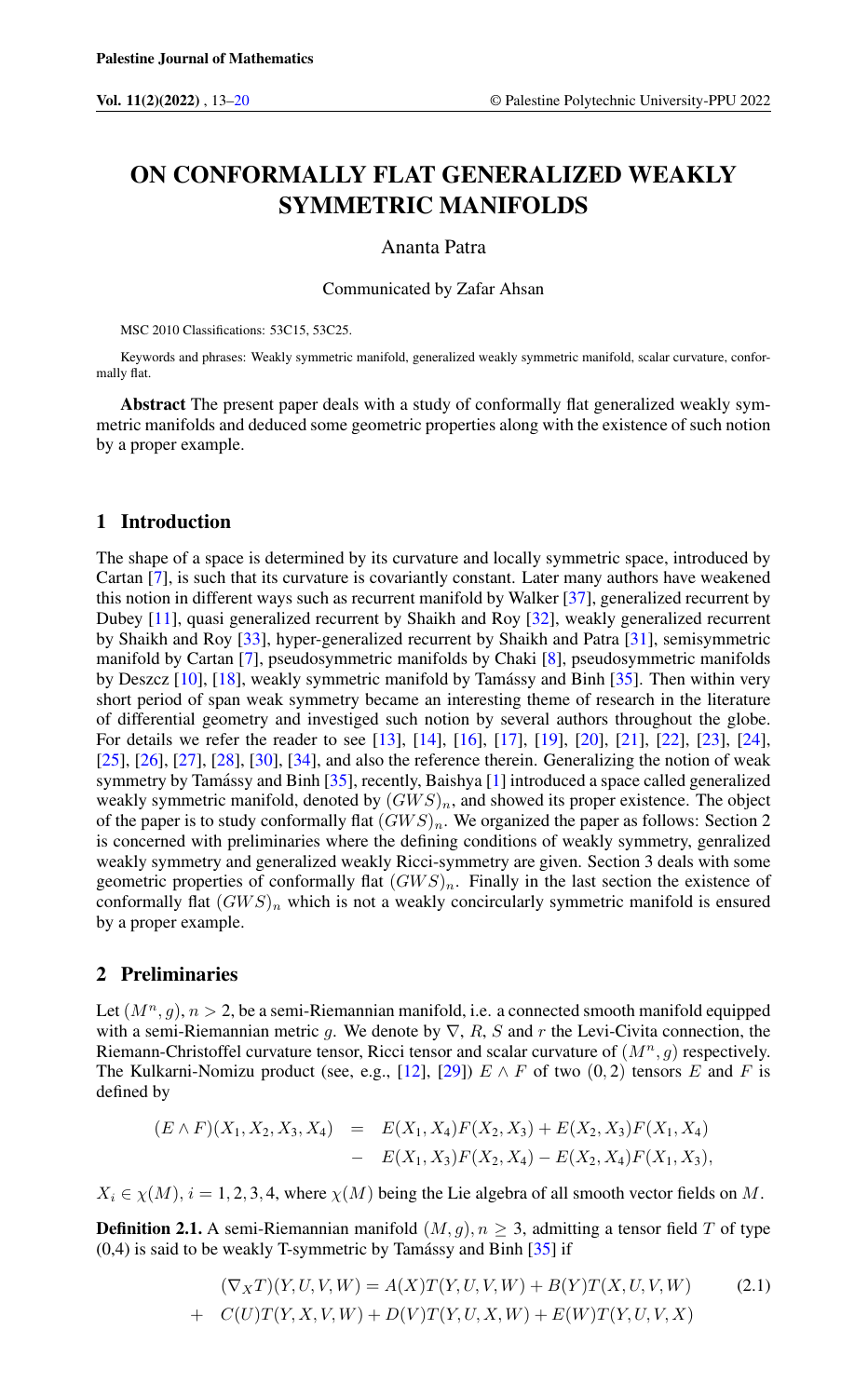holds on the set  $U = \{x \in M : (\nabla T - \xi \otimes T)_x \neq 0 \text{ for any } 1\text{-form } \xi\}$ , where  $A, B, C, D, E$ , are associated 1-forms and we say that  $(A, B, C, D, E)$  is a solution of this weakly T-symmetric manifold.

In particular if  $T = R$  the manifold satisfying above condition ia called weakly symmetric manifold according to Tamássy and Binh and is denoted by  $(W S)_n$ . We note that Prvanovic [[15\]](#page-7-22) showed that in a  $(W S)_n C = B, E = D$ .

**Definition 2.2.** A semi-Riemannian manifold  $(M, g)$ ,  $n \geq 3$ , admitting a tensor field T of type  $(0,4)$  is said to be generalized weakly T-symmetric by Baishya [\[1\]](#page-6-6) if

<span id="page-1-0"></span>
$$
(\nabla_X T)(Y, U, V, W) = A(X)T(Y, U, V, W) + B(Y)T(X, U, V, W)
$$
(2.2)  
+ 
$$
B(U)T(Y, X, V, W) + D(V)T(Y, U, X, W) + D(W)T(Y, U, V, X)
$$
  
+ 
$$
\alpha(X)G(Y, U, V, W) + \beta(Y)G(X, U, V, W) + \beta(U)G(Y, X, V, W)
$$
  
+ 
$$
\gamma(V)G(Y, U, X, W) + \gamma(W)G(Y, U, V, X)
$$

holds on the set  $U_J = \{x \in M : (\nabla T - \xi_1 \otimes T - \xi_2 \otimes G)_x \neq 0 \text{ for any } 1\text{-forms } \xi_1 \text{ and } \xi_2\},\$ where  $G = \frac{1}{2}g \wedge g$  and A, B, D,  $\alpha$ ,  $\beta$  and  $\gamma$  are non-zero 1-forms which are defined as  $A(X) =$  $g(X, \theta_1), B(X) = g(X, \phi_1)$  and  $D(X) = g(X, \pi_1), \alpha(X) = g(X, \theta_2), \beta(X) = g(X, \phi_2)$  and  $\gamma(X) = g(X, \pi_2)$ . We say that  $(A, B, D, \alpha, \beta, \gamma)$  is a solution of this generalized weakly Tsymmetric manifold .

In particular if  $T = R$  the the manifold satisfying [\(2.2\)](#page-1-0) ia called a generalized weakly sym-metric manifold according to Baishya [\[1\]](#page-6-6) and is denoted by  $(GWS)_n$ . Thus defining condition of  $(GWS)_n$  is given by

<span id="page-1-2"></span>
$$
(\nabla_X R)(Y, U, V, W) = A(X)R(Y, U, V, W) + B(Y)R(X, U, V, W)
$$
(2.3)  
+ 
$$
B(U)R(Y, X, V, W) + D(V)R(Y, U, X, W) + D(W)R(Y, U, V, X)
$$
  
+ 
$$
\alpha(X)G(Y, U, V, W) + \beta(Y)G(X, U, V, W) + \beta(U)G(Y, X, V, W)
$$
  
+ 
$$
\gamma(V)G(Y, U, X, W) + \gamma(W)G(Y, U, V, X)
$$

on the set  $U_{J_1} = \{x \in M : (\nabla R - \xi_1 \otimes R - \xi_2 \otimes G)_x \neq 0 \text{ for any 1-forms } \xi_1 \text{ and } \xi_2\}$ , and where  $G = \frac{1}{2}g \wedge g$  and A, B, D,  $\alpha$ ,  $\beta$  and  $\gamma$  are non-zero 1-forms which are defined as  $A(X) = g(X, \theta_1)$ ,  $B(X) = g(X, \phi_1)$  and  $D(X) = g(X, \pi_1)$ ,  $\alpha(X) = g(X, \theta_2)$ ,  $\beta(X) = g(X, \phi_2)$  and  $\gamma(X) = g(X, \pi_2)$ .

**Definition 2.3.** A semi-Riemannian manifold  $(M, g)$ ,  $n \geq 3$ , admitting a tensor field Z of type  $(0,2)$  is said to be generalized weakly Z-symmetric by Baishya [\[2\]](#page-6-8) if

<span id="page-1-1"></span>
$$
(\nabla_X Z)(X_1, X_2) = \overline{A}(X)Z(X_1, X_2) + \overline{B}(X_1)Z(X, X_2) + \overline{D}(X_2)Z(X_1, X)
$$
\n
$$
+ \overline{\alpha}(X)g(X_1, X_2) + \overline{\beta}(X_1)g(X, X_2) + \overline{\gamma}(X_2)g(X_1, X)
$$
\n(2.4)

holds on the set  $U_Q = \{x \in M : (\nabla Z - \xi_1 \otimes Z - \xi_2 \otimes g)_x \neq 0 \text{ for any } 1 \text{-forms } \xi_1 \text{ and } \xi_2\},\$ where  $\overline{A}$ ,  $\overline{B}$ ,  $\overline{D}$ ,  $\overline{\alpha}$ ,  $\overline{\beta}$  and  $\overline{\gamma}$  are non-zero 1-forms which are defined as  $\overline{A}(X) = g(X, \overline{\theta_1})$ ,  $\overline{B}(X) = g(X, \overline{\theta_2})$  $g(X, \overline{\phi_1})$ ,  $\overline{D}(X) = g(X, \overline{\pi_1})$ ,  $\overline{\alpha}(X) = g(X, \overline{\phi_2})$ ,  $\overline{\beta}(X) = g(X, \overline{\phi_2})$  and  $\overline{\gamma}(X) = g(X, \overline{\pi_2})$ .

In particular if  $Z = S$  the the manifold satisfying [\(2.4\)](#page-1-1) ia called generalized weakly Ricci-symmetric manifold according to Baishya [\[2\]](#page-6-8) and is denoted by  $(GWRS)_n$ . Thus defining condition of  $(GWRS)<sub>n</sub>$  becomes

**Definition 2.4.** A non-flat n-dimensional Riemannian manifold  $(M^n, g)$ ,  $(n > 2)$ , is said to be a generalized weakly Ricci-symmetric manifold which is the denoted by  $(GWRS)_n$ , [\[2\]](#page-6-8) if its Ricci tensor  $S$  of type  $(0,2)$  is not identically zero and satisfies

$$
(\nabla_X S)(Y, W) = \overline{A}(X)S(Y, W) + \overline{B}(Y)S(X, W) + \overline{D}(W)S(Y, X)
$$
\n
$$
+ \overline{\alpha}(X)g(Y, W) + \overline{\beta}(Y)g(X, W) + \overline{\gamma}(W)g(Y, X)
$$
\n(2.5)

on the set  $U_{Q_1} = \{x \in M : (\nabla S - \xi_1 \otimes S - \xi_2 \otimes g)_x \neq 0 \text{ for any } 1 \text{-forms } \xi_1 \text{ and } \xi_2\}$ , where  $\overline{A}, \overline{B}$ , D,  $\overline{\alpha}$ ,  $\beta$  and  $\overline{\gamma}$  are non-zero 1-forms which are defined as  $A(X) = g(X, \theta_1)$ ,  $B(X) = g(X, \phi_1)$ ,  $\overline{D}(X) = g(X, \overline{\pi_1}), \overline{\alpha}(X) = g(X, \overline{\theta_2}), \overline{\beta}(X) = g(X, \overline{\phi_2})$  and  $\overline{\gamma}(X) = g(X, \overline{\pi_2}).$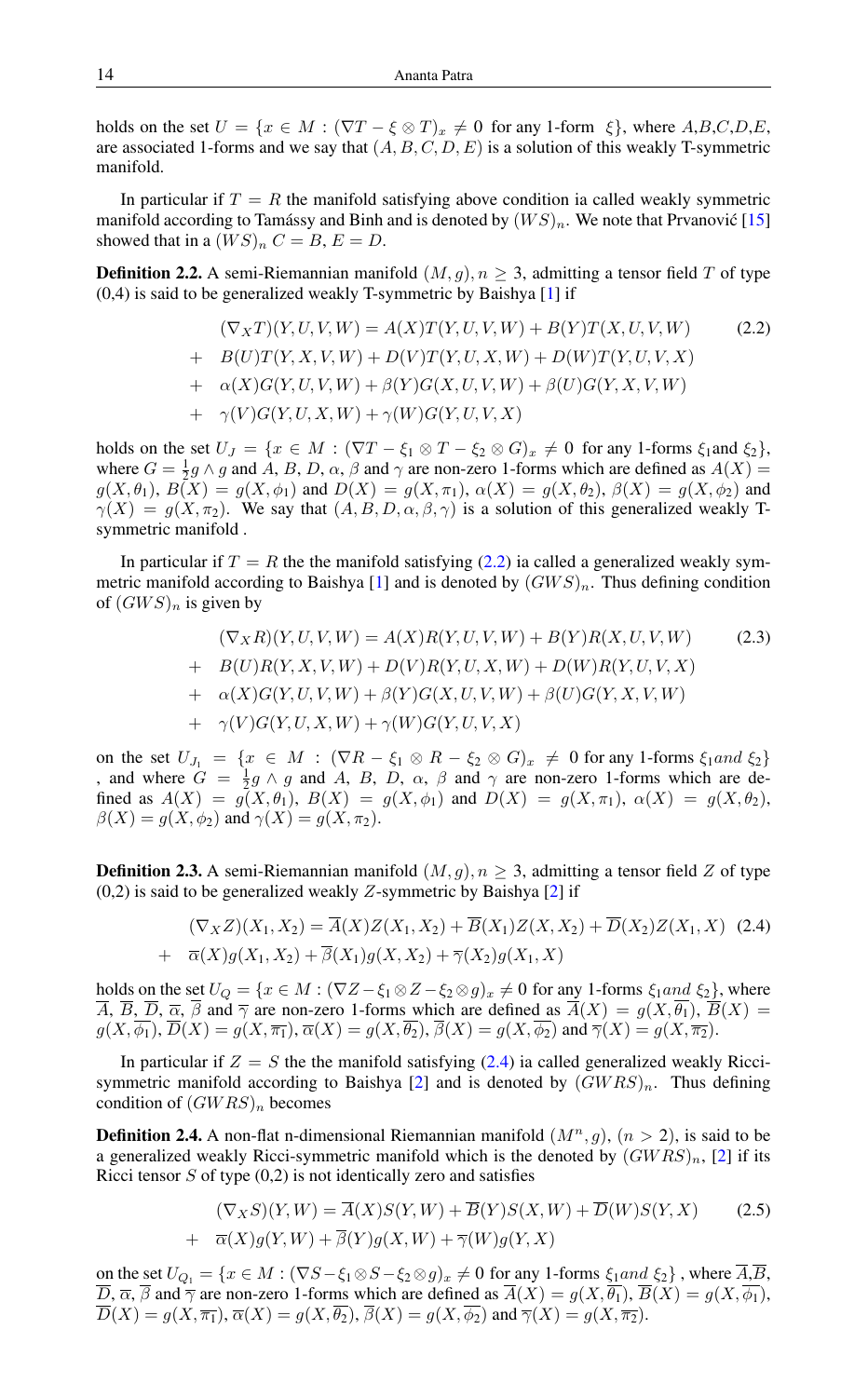The local expression of  $(2.3)$  is

<span id="page-2-2"></span>
$$
R_{mnpq,k} = A_k R_{mnpq} + B_m R_{knpq} + B_n R_{mkpq} + D_p R_{mnkq} + D_q R_{mnpk}
$$
  
+ 
$$
\alpha_k G_{mnpq} + \beta_m G_{knpq} + \beta_n G_{mkpq} + \gamma_p G_{mnkq} + \gamma_q G_{mnpk},
$$
 (2.6)

where  $A_i$ ,  $B_i$ ,  $D_i$ ,  $\alpha_i$ ,  $\beta_i$  and  $\gamma_i$  are non-zero co-vectors. The beauty of such  $(GWS)_n$ -space is that for suitable choice of 1-forms we get different space such as

(i) symmetric space [\[7\]](#page-6-1) (for  $A = B = D = \alpha = \beta = \gamma = 0$ ),

(ii) recurrent space [\[37\]](#page-7-0) (for  $A \neq 0$  and  $B = D = \alpha = \beta = \gamma = 0$ ),

(iii) generalized recurrent space [\[11\]](#page-6-2) (for  $A \neq 0, \alpha \neq 0, B = D = \beta = \gamma = 0$ ),

(iv) pseudo symmetric space [\[8\]](#page-6-3) (for  $\frac{A}{2} = B = D = \delta \neq 0, \alpha = \beta = \gamma = 0$ ),

(v) generalized pseudo symmetric space [\[2\]](#page-6-8) (for  $\frac{A}{2} = B = D = \delta \neq 0$ , and  $\frac{\alpha}{2} = \beta = \gamma = \mu \neq \infty$ ) 0),

(vi) semi-pseudo symmetric space [\[36\]](#page-7-23) (for  $B = D = \delta \neq 0, A = \alpha = \beta = \gamma = 0$ ),

(vii) generalized semi-pseudo symmetric space [\[3\]](#page-6-9) (for  $B = D = \delta \neq 0, \beta = \gamma = \mu \neq \gamma$ 0 and  $A = \alpha = 0$ ),

(viii) almost pseudo symmetric space [\[9\]](#page-6-10) (for  $A = E + H$ ,  $B = D = H$  and  $\alpha = \beta = \gamma = 0$ ), (ix) almost generalized pseudo symmetric space ([\[4\]](#page-6-11), [\[5\]](#page-6-12), [\[6\]](#page-6-13) )(for  $A = E + H, B = D =$ H and  $\alpha = \lambda + \psi$ ,  $\beta = \gamma = \lambda$ ) and

(x) weakly symmetric space [\[35\]](#page-7-5) (for  $A, B, D \neq 0$  and  $\alpha = \beta = \gamma = 0$ ).

## 3 Some geometric properties of conformally flat  $(GWS)<sub>n</sub>$

The Weyl Conformal curvature tensor  $C$  of type  $(0, 4)$  is given by

$$
C = R - \frac{1}{n-2}g \wedge S + \frac{r}{(n-1)(n-2)}G.
$$

A Riemannian manifold  $(M^n, g)$ ,  $n > 3$ , is said to be conformally flat if its conformal curvature tensor  $C(X, Y, Z, W) = 0$  where  $X, Y, Z, W \in \chi(M)$ . Then we have

<span id="page-2-0"></span>
$$
R = \frac{1}{n-2}g \wedge S - \frac{r}{(n-1)(n-2)}G.
$$
 (3.1)

Using  $(3.1)$  in  $(2.3)$  we have

<span id="page-2-1"></span>
$$
(\nabla_{X}R)(Y, U, V, W) \qquad (3.2)
$$
\n
$$
= A(X)[\frac{1}{n-2}(g \wedge S)(Y, U, V, W) - \frac{r}{(n-1)(n-2)}G(Y, U, V, W)]
$$
\n
$$
+ B(Y)[\frac{1}{n-2}(g \wedge S)(X, U, V, W) - \frac{r}{(n-1)(n-2)}G(X, U, V, W)]
$$
\n
$$
+ B(U)[\frac{1}{n-2}(g \wedge S)(Y, X, V, W) - \frac{r}{(n-1)(n-2)}G(Y, X, V, W)]
$$
\n
$$
+ D(V)[\frac{1}{n-2}(g \wedge S)(Y, U, X, W) - \frac{r}{(n-1)(n-2)}G(Y, U, X, W)]
$$
\n
$$
+ D(W)[\frac{1}{n-2}(g \wedge S)(Y, U, V, X) - \frac{r}{(n-1)(n-2)}G(Y, U, V, X)]
$$
\n
$$
+ \alpha(X)G(Y, U, V, W) + \beta(Y)G(X, U, V, W) + \beta(U)G(Y, X, V, W)
$$
\n
$$
+ \gamma(V)G(Y, U, X, W) + \gamma(W)G(Y, U, V, X).
$$
\n(3.2)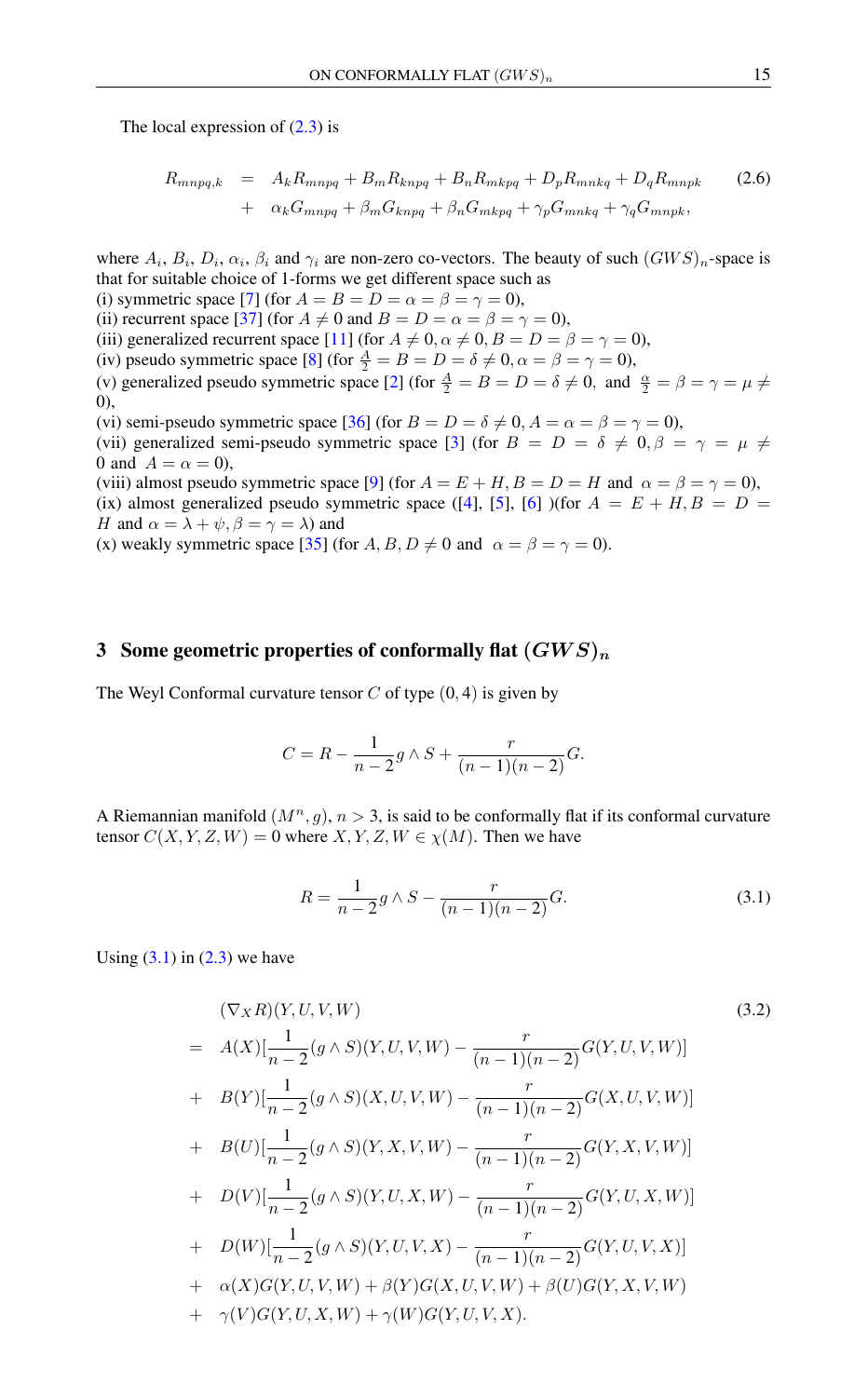Contracting  $(3.2)$  we have

<span id="page-3-0"></span>
$$
(\nabla_X S)(Y, W) = S(Y, W)[A(X) + \frac{B(X)}{n-2} + \frac{D(X)}{n-2}]
$$
\n
$$
+ \frac{n-3}{n-2}[S(X, W)B(Y) + S(Y, X)D(W)]
$$
\n
$$
+ \frac{1}{n-2}\{B(QX)g(Y, W) - B(QY)g(X, W)\}
$$
\n
$$
+ \frac{1}{(n-2)}\{D(QX)g(Y, W) - g(Y, X)D(QW)\}
$$
\n
$$
- \frac{r}{(n-1)(n-2)}\{B(X)g(Y, W) - B(Y)g(X, W)\}
$$
\n
$$
- \frac{r}{(n-1)(n-2)}\{D(X)g(Y, W) - g(Y, X)D(W)\}
$$
\n
$$
+ (n-1)[\alpha(X)g(Y, W) + \beta(Y)g(X, W) + \gamma(W)g(Y, X)]
$$
\n
$$
- \beta(Y)g(X, W) + g(Y, W)[\beta(X) + \gamma(X)] - \gamma(W)g(Y, X),
$$
\n(90)

where  $S(X, \theta_1) = g(QX, \theta_1) = A(QX)$  where Q be the symmetric endomorphism of the tangent bundle corresponding to the Ricci tensor S. Again contracting  $(3.3)$  we have

<span id="page-3-1"></span>
$$
dr(X) = rA(X) + 2B(QX) + 2D(QX) + (n-1)[n\alpha(X) + 2\beta(X) + 2\gamma(X)].
$$
 (3.4)

If we take the scalar curvature of a conformally flat  $(GWS)_n$ -space is non-zero constant, then we have  $dr(X) = 0$  and from [\(3.4\)](#page-3-1) we have

<span id="page-3-2"></span>
$$
rA(X) + 2B(QX) + 2D(QX) + (n-1)[n\alpha(X) + 2\beta(X) + 2\gamma(X)] = 0.
$$
 (3.5)

This gives the following:

**Theorem 3.1.** If the scalar curvature of a conformally flat  $(GWS)_n$  is constant, then the 1-forms *are related by the expression [\(3.5\)](#page-3-2).*

Again contraction of  $(3.3)$  over X and Y yields

<span id="page-3-3"></span>
$$
dr(X) = 2A(QX) + 2B(QX) - 2D(QX) + 2rD(X)
$$
  
+ 2(n-1)[\alpha(X) + \beta(X) + (n-1)\gamma(X)]. (3.6)

From  $(3.4)$  and  $(3.6)$  we have

$$
r[A(X) - 2D(X)] = 2A(QX) - 4D(QX) + (n - 1)(n - 2)[2\gamma(X) - \alpha(X)].
$$
 (3.7)

On simplification we get

<span id="page-3-4"></span>
$$
r = \frac{2A(QX) - 4D(QX) + (n-1)(n-2)[2\gamma(X) - \alpha(X)]}{A(X) - 2D(X)}.
$$
\n(3.8)

Hence we can state the following:

**Theorem 3.2.** In a conformally flat  $(GWS)_n$  the scalar curvature is given by [\(3.8\)](#page-3-4) provided  $A(X) - 2D(X) \neq 0.$ 

**Theorem 3.3.** In a conformally flat  $(GWS)_n$  if  $\alpha = 2\gamma$  then  $\frac{r}{2}$  is the eigenvalue of the Ricci *tensor* S corresponding to the eigenvector  $\mu$  defined by  $g(X, \mu) = H(X)$  where  $H(X) =$  $A(X) - 2D(X)$ .

**Theorem 3.4.** In a conformally flat  $(GWS)_n$  the scalar curvature vanishes if  $\alpha = 2\gamma$  and  $A(QX) = 2D(QX)$  *provided*  $A(X) - 2D(X) \neq 0$ .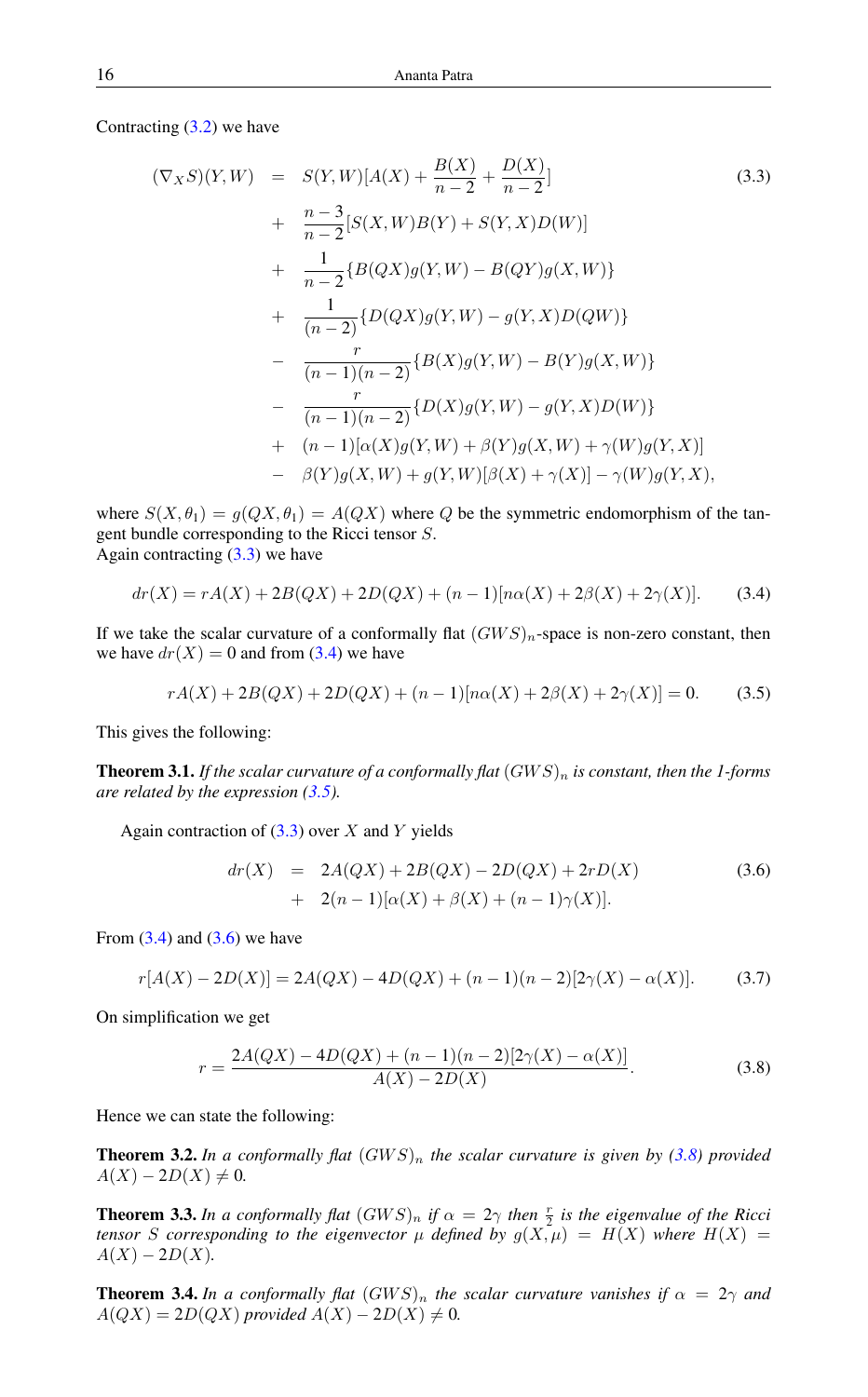Contracting  $(3.3)$  over X and W gives

<span id="page-4-0"></span>
$$
dr(X) = 2A(QX) - 2B(QX) + 2D(QX) + 2rB(X) + 2(n-1)[\alpha(X) + (n-1)\beta(X) + \gamma(X)].
$$
\n(3.9)

From  $(3.4)$  and  $(3.9)$  we have

<span id="page-4-1"></span> $\boldsymbol{r}$ 

$$
=\frac{2A(QX) - 4B(QX) + (n-1)(n-2)[2\beta(X) - \alpha(X)]}{A(X) - 2B(X)}.
$$
\n(3.10)

This leads to the following:

**Theorem 3.5.** In a conformally flat  $(GWS)_n$  the scalar curvature is given by [\(3.10\)](#page-4-1) provided  $A(X) - 2B(X) \neq 0.$ 

**Theorem 3.6.** In a conformally flat  $(GWS)_n$  if  $\alpha = 2\beta$  then  $\frac{r}{2}$  is the eigenvalue of the Ricci *tensor* S *corresponding to the eigenvector*  $\mu_1$  *defined by*  $g(X, \mu_1) = H_1(X)$  *where*  $H_1(X) =$  $A(X) - 2B(X)$ .

**Theorem 3.7.** In a conformally flat  $(GWS)_n$  the scalar curvature vanishes if  $\alpha = 2\beta$  and  $A(QX) = 2B(QX)$  *provided*  $A(X) - 2B(X) \neq 0$ .

Again from  $(3.6)$  and  $(3.9)$  we have

<span id="page-4-2"></span>
$$
r = \frac{2[D(QX) - B(QX)] + (n-1)(n-2)[\beta(X) - \gamma(X)]}{D(X) - B(X)}.
$$
\n(3.11)

Hence we can state the following:

**Theorem 3.8.** In a conformally flat  $(GWS)_n$  the scalar curvature is given by [\(3.11\)](#page-4-2) provided  $D(X) - B(X) \neq 0.$ 

**Theorem 3.9.** In a conformally flat  $(GWS)_n$  if  $\gamma = \beta$  then  $\frac{r}{2}$  is the eigenvalue of the Ricci *tensor S corresponding to the eigenvector*  $\mu_2$  *defined by*  $g(X, \mu_2) = H_2(X)$  *where*  $H_2(X) =$  $D(X) - B(X)$ .

**Theorem 3.10.** In a conformally flat  $(GWS)_n$  the scalar curvature vanishes if  $\gamma = \beta$  and  $D(QX) = B(QX)$  *provided*  $D(X) - B(X) \neq 0$ .

From [\(3.3\)](#page-3-0), it follows that a  $(GWS)_n$  is  $(GWRS)_n$  if

<span id="page-4-3"></span>
$$
B(QX)g(Y,W) - B(QY)g(X,W) + D(QX)g(Y,W) - D(QW)g(Y,X) = 0.
$$
 (3.12)

Hence we can state the following:

<span id="page-4-5"></span> $\sqrt{ }$  $\int$ 

 $\overline{\mathcal{L}}$ 

**Theorem 3.11.** A conformally flat  $(GWS)_n$  satisfying the condition [\(3.12\)](#page-4-3) is a  $(GWRS)_n$ .

### 4 Existence of conformally flat generalized weakly symmetric space

Let  $(\mathbb{R}^4, g)$  be a 4-dimensional Riemannian space endowed with the Riemannian metric g given by

<span id="page-4-4"></span>
$$
ds^{2} = g_{i}jdx^{i}dx^{j} = (x^{2})^{2}(e^{x^{2}})^{2}(dx^{1})^{2} + x^{2}(dx^{2})^{2} + (x^{2})^{2}(e^{x^{2}})^{2}(dx^{3})^{2} + (x^{2})^{2}(e^{x^{2}})^{2}(dx^{4})^{2},
$$
  
\nwith  $x^{2} > 0$ ,  $(i, j = 1, 2, 3, 4)$ . (4.1)

$$
R_{1313} = R_{1414} = R_{3434} = -e^{4x^2}x^2(1+x^2)^2,
$$
  
\n
$$
R_{1212} = R_{2323} = R_{2424} = -\frac{1}{2}e^{2x^2}(-1+x^2(3+2x^2)),
$$
  
\n
$$
r = \frac{3(1+7x^2+4(x^2)^2)}{(x^2)^3}.
$$
\n(4.2)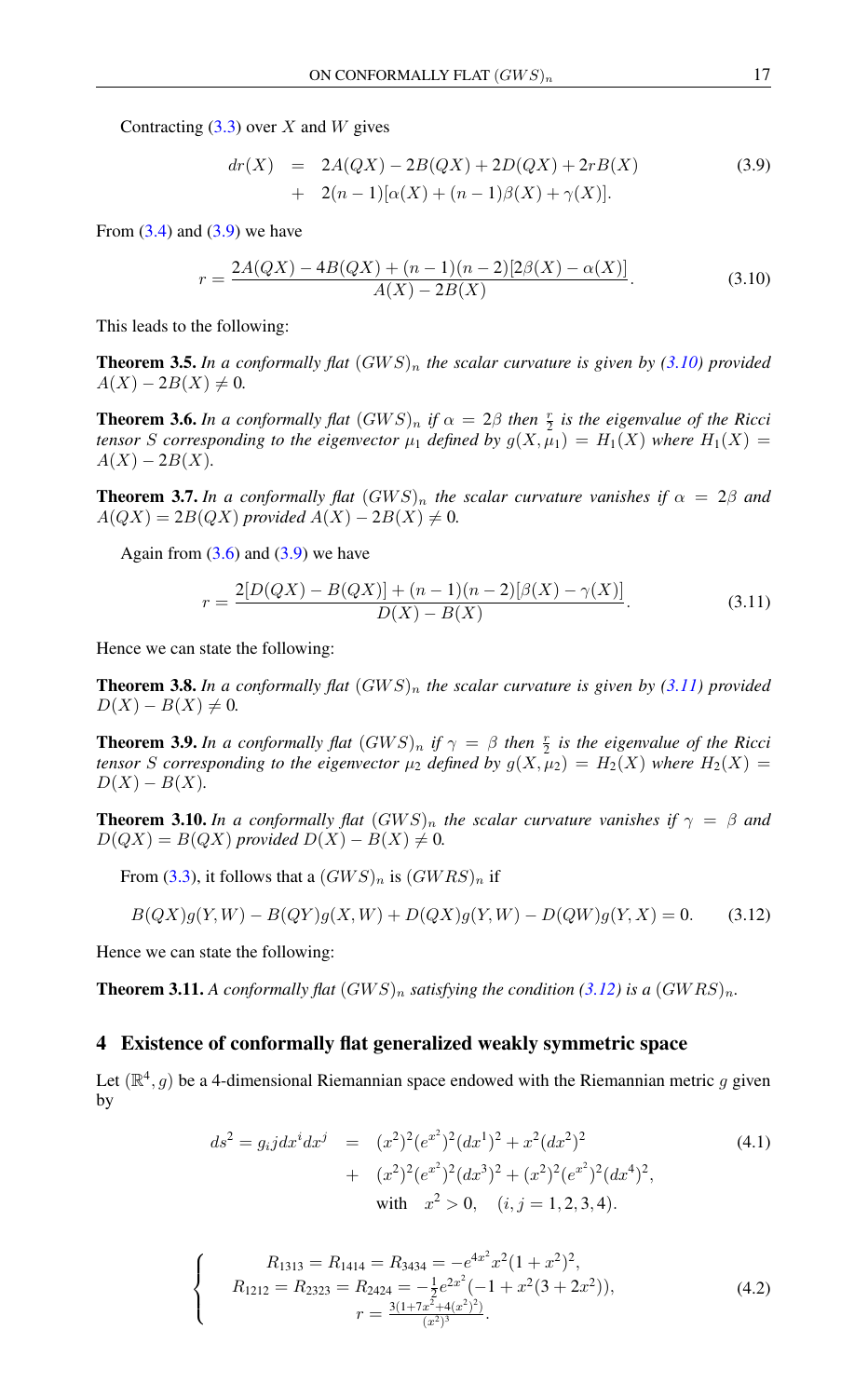With the help of  $(4.1)$ , we can find out

 $\sqrt{ }$  $\int$ 

 $\overline{\mathcal{L}}$ 

 $\sqrt{ }$ 

 $\begin{array}{c} \hline \end{array}$ 

<span id="page-5-0"></span> $\begin{array}{c} \hline \end{array}$ 

$$
\begin{cases}\nG_{1212} = G_{2323} = G_{2424} = -e^{2x^2}(x^2)^3, \\
G_{1313} = G_{1414} = G_{3434} = -e^{4x^2}(x^2)^4.\n\end{cases}
$$
\n(4.3)

The non-vanishing component of covariant derivatives of Riemannian curvature tensors are

$$
R_{2323,2} = R_{1212,2} = R_{2424,2} = \frac{e^{2x^2}(-3+2x^2(3+x^2))}{2x^2},
$$
  
\n
$$
R_{1213,3} = \frac{1}{2}e^{4x^2}(1+x^2)(3+x^2) =
$$
  
\n
$$
-R_{2334,4} = R_{2434,3} = R_{1214,4} = R_{1323,1} = R_{1424,1},
$$
  
\n
$$
R_{1414,2} = e^{4x^2}(1+x^2)(3+x^2) = R_{3434,2} = R_{1313,2}.
$$
  
\n(4.4)

Also the metric is conformally flat. We consider the 1-forms as follows:

$$
A(\partial_i) = A_i = \begin{cases} -\frac{15 + 10x^2 + 2(x^2)^2}{x^2(3+x^2)} & \text{for } i = 2, \\ 0 & \text{otherwise,} \end{cases}
$$
  
\n
$$
B(\partial_i) = B_i = \begin{cases} 1 & \text{for } i = 2, \\ 0 & \text{otherwise,} \end{cases}
$$
  
\n
$$
D(\partial_i) = D_i = \begin{cases} -1 & \text{for } i = 2, \\ 0 & \text{otherwise,} \end{cases}
$$
  
\n
$$
\alpha(\partial_i) = \alpha_i = \begin{cases} \frac{6 + 25x^2 + 30(x^2)^2 + 13(x^2)^3 + 2(x^2)^4}{(x^2)^4(3+x^2)} & \text{for } i = 2, \\ 0 & \text{otherwise,} \end{cases}
$$

$$
\alpha(\sigma_i) = \alpha_i = \begin{cases}\n\beta(\partial_i) = \beta_i = \begin{cases}\n\frac{3 + 6x^2 + 5(x^2)^2 + 2(x^2)^3}{2(x^2)^4} & \text{for } i = 2, \\
0 & \text{otherwise,} \\
0 & \text{otherwise,} \\
\gamma(\partial_i) = \gamma_i = \begin{cases}\n\frac{-3 - 2x^2 + 3(x^2)^2 + 2(x^2)^3}{2(x^2)^4} & \text{for } i = 2, \\
0 & \text{otherwise,} \\
0 & \text{otherwise,} \\
\end{cases}\n\end{cases}
$$
\n(4.6)

where  $\partial_i = \frac{\partial}{\partial u^i}$ ,  $u^i$  being the local coordinates of  $\mathbb{R}^4$ . In our  $\mathbb{R}^4$ , [\(2.6\)](#page-2-2) reduces with these 1-forms to the following equations:

$$
R_{2323,k} = A_k R_{2323} + B_1 R_{k323} + B_2 R_{2k23} + D_1 R_{23k3} + D_2 R_{232k}
$$
  
+ 
$$
\alpha_k G_{2323} + \beta_1 G_{k323} + \beta_2 G_{2k23} + \gamma_1 G_{23k3} + \gamma_2 G_{232k}
$$

$$
R_{2424,k} = A_k R_{2424} + B_1 R_{k424} + B_2 R_{2k24} + D_1 R_{24k4} + D_2 R_{242k}
$$
  
+ 
$$
\alpha_k G_{2424} + \beta_1 G_{k424} + \beta_2 G_{2k24} + \gamma_1 G_{24k4} + \gamma_2 G_{242k}
$$

$$
R_{1414,k} = A_k R_{1414} + B_1 R_{k414} + B_2 R_{1k14} + D_1 R_{14k4} + D_2 R_{141k}
$$
  
+ 
$$
\alpha_k G_{1414} + \beta_1 G_{k414} + \beta_2 G_{1k14} + \gamma_1 G_{14k4} + \gamma_2 G_{141k}
$$

$$
R_{1212,k} = A_k R_{1212} + B_1 R_{k212} + B_2 R_{1k12} + D_1 R_{12k2} + D_2 R_{121k}
$$
  
+ 
$$
\alpha_k G_{1212} + \beta_1 G_{k212} + \beta_2 G_{1k12} + \gamma_1 G_{12k2} + \gamma_2 G_{121k}
$$

$$
R_{1313,k} = A_k R_{1313} + B_1 R_{k313} + B_2 R_{1k13} + D_1 R_{13k3} + D_2 R_{131k}
$$
  
+ 
$$
\alpha_k G_{1313} + \beta_1 G_{k313} + \beta_2 G_{1k13} + \gamma_1 G_{13k3} + \gamma_2 G_{131k}
$$

$$
R_{1323,k} = A_k R_{1323} + B_1 R_{k323} + B_2 R_{1k23} + D_1 R_{13k3} + D_2 R_{132k}
$$
  
+ 
$$
\alpha_k G_{1323} + \beta_1 G_{k323} + \beta_2 G_{1k23} + \gamma_1 G_{13k3} + \gamma_2 G_{132k}
$$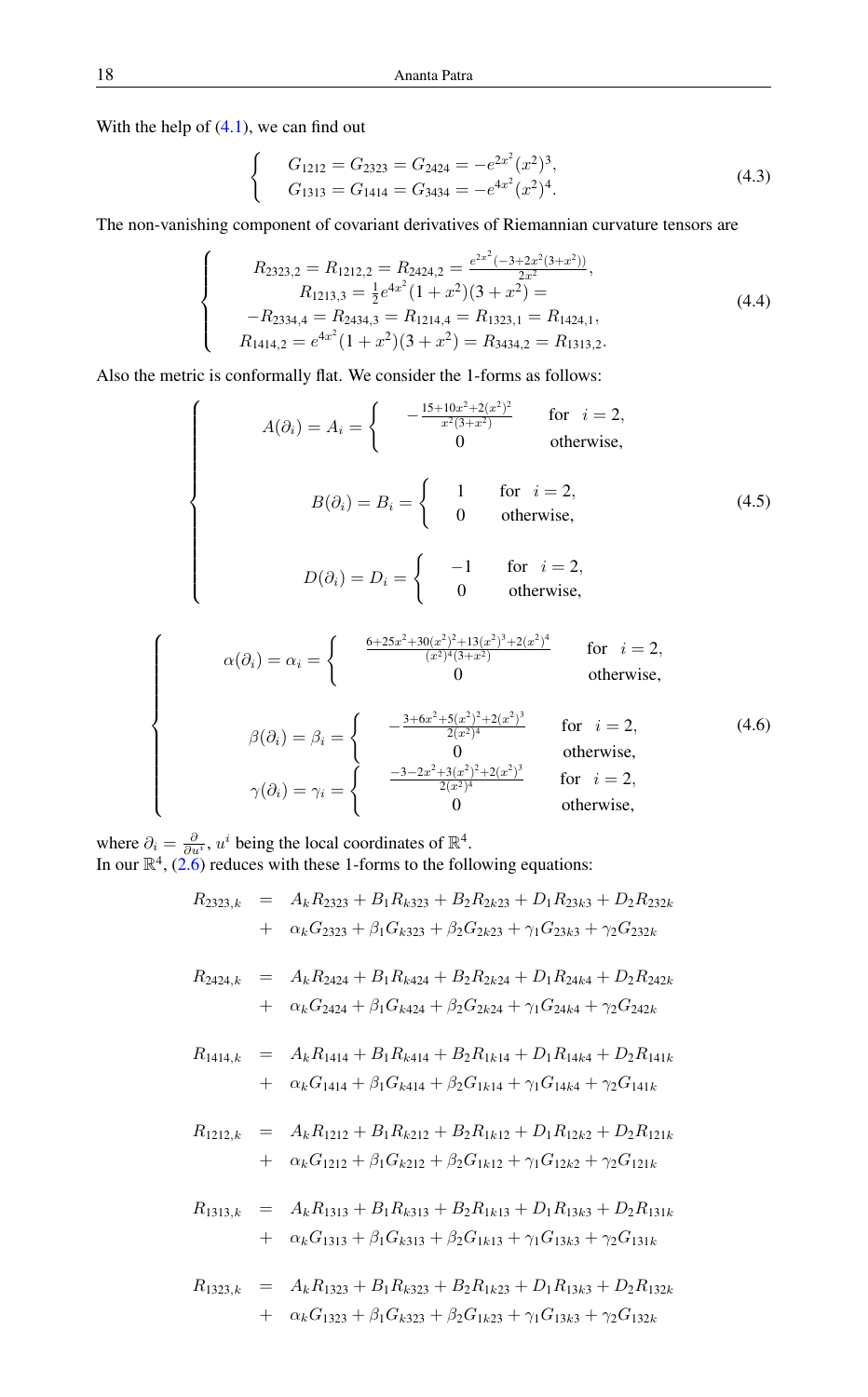$$
R_{1424,k} = A_k R_{1424} + B_1 R_{k424} + B_2 R_{1k24} + D_1 R_{14k4} + D_2 R_{142k}
$$
  
+ 
$$
\alpha_k G_{1424} + \beta_1 G_{k424} + \beta_2 G_{1k24} + \gamma_1 G_{14k4} + \gamma_2 G_{142k}
$$

$$
R_{2434,k} = A_k R_{2434} + B_1 R_{k434} + B_2 R_{2k34} + D_1 R_{24k4} + D_2 R_{243k}
$$
  
+ 
$$
\alpha_k G_{2434} + \beta_1 G_{k434} + \beta_2 G_{2k34} + \gamma_1 G_{24k4} + \gamma_2 G_{243k}
$$

$$
R_{2334,k} = A_k R_{2334} + B_1 R_{k334} + B_2 R_{2k34} + D_1 R_{23k4} + D_2 R_{233k}
$$
  
+  $\alpha_k G_{2334} + \beta_1 G_{k334} + \beta_2 G_{2k34} + \gamma_1 G_{23k4} + \gamma_2 G_{233k}$ 

$$
R_{3434,k} = A_k R_{3434} + B_1 R_{k434} + B_2 R_{3k34} + D_1 R_{34k4} + D_2 R_{343k}
$$
  
+ 
$$
\alpha_k G_{3434} + \beta_1 G_{k434} + \beta_2 G_{3k34} + \gamma_1 G_{34k4} + \gamma_2 G_{343k}
$$

$$
R_{1213,k} = A_k R_{1213} + B_1 R_{k213} + B_2 R_{1k13} + D_1 R_{12k3} + D_2 R_{121k}
$$
  
+ 
$$
\alpha_k G_{1213} + \beta_1 G_{k213} + \beta_2 G_{1k13} + \gamma_1 G_{12k3} + \gamma_2 G_{121k}
$$

$$
R_{1214,k} = A_k R_{1214} + B_1 R_{k214} + B_2 R_{1k14} + D_1 R_{12k4} + D_2 R_{121k}
$$
  
+ 
$$
\alpha_k G_{1214} + \beta_1 G_{k214} + \beta_2 G_{1k14} + \gamma_1 G_{12k4} + \gamma_2 G_{121k}
$$

where,  $k = 1, 2, 3, 4$ . By virtue of  $(4.2)$ – $(4.6)$  it can be easily check that the above relations hold and hence we can state the following:

**Theorem 4.1.** Let  $M = (\mathbb{R}^4, g)$  be a Riemannian manifold equipped with the metric given by  $(4.1)$ *. Then* M is a  $(GWS)_4$  with non-vanishing and non-constant scalar curvature which is *conformally flat.*

It can be easily shown that the manifold under considered metric can not be a weakly concircularly symmetric space. So this exmple support the fact that the converse of the Theorem 3 in  $([1])$  $([1])$  $([1])$  is not true.

### <span id="page-6-0"></span>References

- <span id="page-6-6"></span>[1] K. K. Baishya, On generalized weakly symmetric manifolds, *Bulletin of the Transilvania University of Brasov, Series III:Mathematics, Informatics, Physics* 10(59), 31–38 (2017).
- <span id="page-6-8"></span>[2] K. K. Baishya, On generalized pseudo symmetric manifold, submitted.
- <span id="page-6-9"></span>[3] K. K. Baishya, On generalized semi-pseudo symmetric manifold, submitted.
- <span id="page-6-11"></span>[4] K. K. Baishya, Note on almost generalized pseudo-Ricci symmetric manifold, *Kyungpook Mathematical journal* 57(3), 517–523 (2017).
- <span id="page-6-12"></span>[5] K. K. Baishya, On almost generalized pseudo Ricci symmetric spacetime, *Italian journal of Pure and Applied Mathematics* 43, 47–54 (2020).
- <span id="page-6-13"></span>[6] K. K. Baishya, P. R. Choudhury, M. Josef and P. Peska, On almost generalized weakly symmetric Kenmotsu Manifolds, *Acta. Univ, Palacki. olomue., Fac, rer. nat., Mathematica* 55(2), 5–15 (2016).
- <span id="page-6-1"></span>[7] E. Cartan, Sur une classes remarquable d'espaces de Riemannian, *Bull. Soc. Math., France* 54, 214–264 (1926).
- <span id="page-6-3"></span>[8] M. C. Chaki, On pseudosymmetric manifolds, *An. Sti. Ale Univ., "AL. I. CUZA" Din Iasi* 33, 53–58 (1987).
- <span id="page-6-10"></span>[9] M. C. Chaki and T. Kawaguchi, On almost pseudo Ricci symmetric manifolds, *Tensor N. S.* 68(1), 10–14 (2007).
- <span id="page-6-4"></span>[10] R. Deszcz, On pseudosymmetric spaces, *Bull. Soc. Math. Belg. Sér. A* 44(1), 1–34 (1992).
- <span id="page-6-2"></span>[11] R. S. D. Dubey, Generalized recurrent spaces, *Indian. J . Pure Appl. Math.* (10), 1508–1513 (1979).
- <span id="page-6-7"></span>[12] M. Glogowska, Semi-Riemannian manifolds whose Weyl tensor is a Kulkarni-Nomizu square,*Publ. Inst. Math. (Beograd)(N.S.)* 72, 95–106 (2002).
- <span id="page-6-5"></span>[13] S. K. Hui, Y. Matsuyama and A. A. Shaikh, On decomposable weakly conformally symmetric manifolds, *Acta Math. Hungarica* 128(1-2), 82–95 (2010).